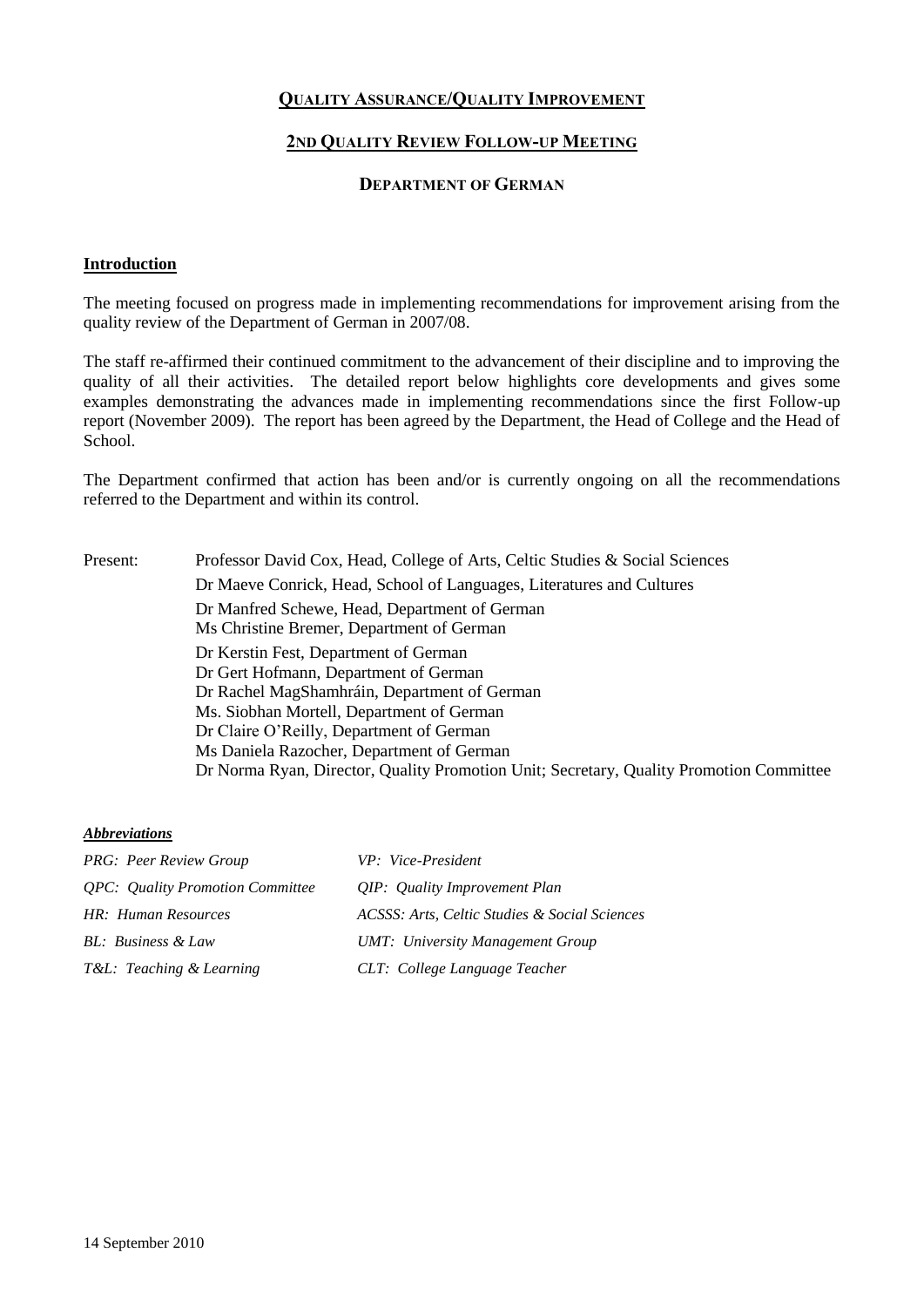|    | <b>PRG</b> Recommendation                                                                                                          | <b>QPC</b> Recommendation                                                                                                                                                                                                                                                                                                                                                                                  | <b>Follow-up Report May 2010</b>                                                                                                                                                                                                                                                                                                                                                                                                                                                                                                                                                                                  |  |
|----|------------------------------------------------------------------------------------------------------------------------------------|------------------------------------------------------------------------------------------------------------------------------------------------------------------------------------------------------------------------------------------------------------------------------------------------------------------------------------------------------------------------------------------------------------|-------------------------------------------------------------------------------------------------------------------------------------------------------------------------------------------------------------------------------------------------------------------------------------------------------------------------------------------------------------------------------------------------------------------------------------------------------------------------------------------------------------------------------------------------------------------------------------------------------------------|--|
|    | <b>Recommendations to the University</b>                                                                                           |                                                                                                                                                                                                                                                                                                                                                                                                            |                                                                                                                                                                                                                                                                                                                                                                                                                                                                                                                                                                                                                   |  |
| 1. | There is a need for a media<br>room, which should have a<br>facility for German satellite TV<br>programmes and film<br>screenings. | This is a space allocation issue<br>for the Head of College<br>ACSSS.<br>QPC noted that any action on<br>this recommendation should be<br>made in the context of the<br>comments of the Head of<br>College of ACSSS, and<br>recognising the agreement<br>between the Department of<br>German, the Head of College<br>and UMT for the development<br>of the Department of German<br>over the next 10 years. | Implemented<br>As has been decided on school<br>level (and approved by the Head of<br>College), the German Department<br>will share a media room with<br>French (RM 1.18).<br>The Dept. welcomes this as a<br>temporary solution but would<br>recommend that in the long-term a<br>separate media room be made<br>available for each of the disciplines<br>in the school. The Head of School<br>indicated that this is not considered<br>to be a likely action in the short to<br>medium term and that the sharing<br>of resources will be the strategy for<br>the future.                                        |  |
| 2. | The Chair of German should be<br>replaced when resources permit                                                                    | The QPC recognised the<br>agreement between the<br>Department & Head of<br>College ACSSS with UMG for<br>the development of German.<br>The QPC also noted the<br>importance of having a leader<br>in the discipline at the<br>appropriate level if the<br>discipline is to develop and<br>deliver on the objectives of the<br>university.                                                                  | Not implemented.<br>This recommendation is not within<br>the power of the Department to<br>implement. Implementation has not<br>been possible, nor is it likely for the<br>foreseeable future due to the<br>difficult financial circumstances<br>that the University is in and the<br>current HEA moratorium on<br>staffing.                                                                                                                                                                                                                                                                                      |  |
| 3. | The Language Laboratory<br>facilities should be reviewed<br>and upgraded                                                           | Resourcing and equipping<br>issue<br>QPC recommended Head of<br>College ACSSS seeks means,<br>in discussion with all language<br>departments, to determine the<br>requirements and possibilities<br>for funding these. This is a<br>major quality issue for<br>teaching and learning.                                                                                                                      | Not implemented.<br>This has not been implemented due<br>to the difficult financial<br>circumstances that the University is<br>in. A decision needs to be taken<br>regarding the equipment needed.<br>The Head of College suggested that<br>the incoming Head of School may<br>take a role in the implementation of<br>this recommendation. Dr Rachel<br>MagShamhráin is part of the<br>language laboratory working group<br>formed to consider issues around<br>language laboratory facilities.<br>The VP for Teaching $&$ Learning is<br>chairing a sub-committee to look at<br>this issue on a university-wide |  |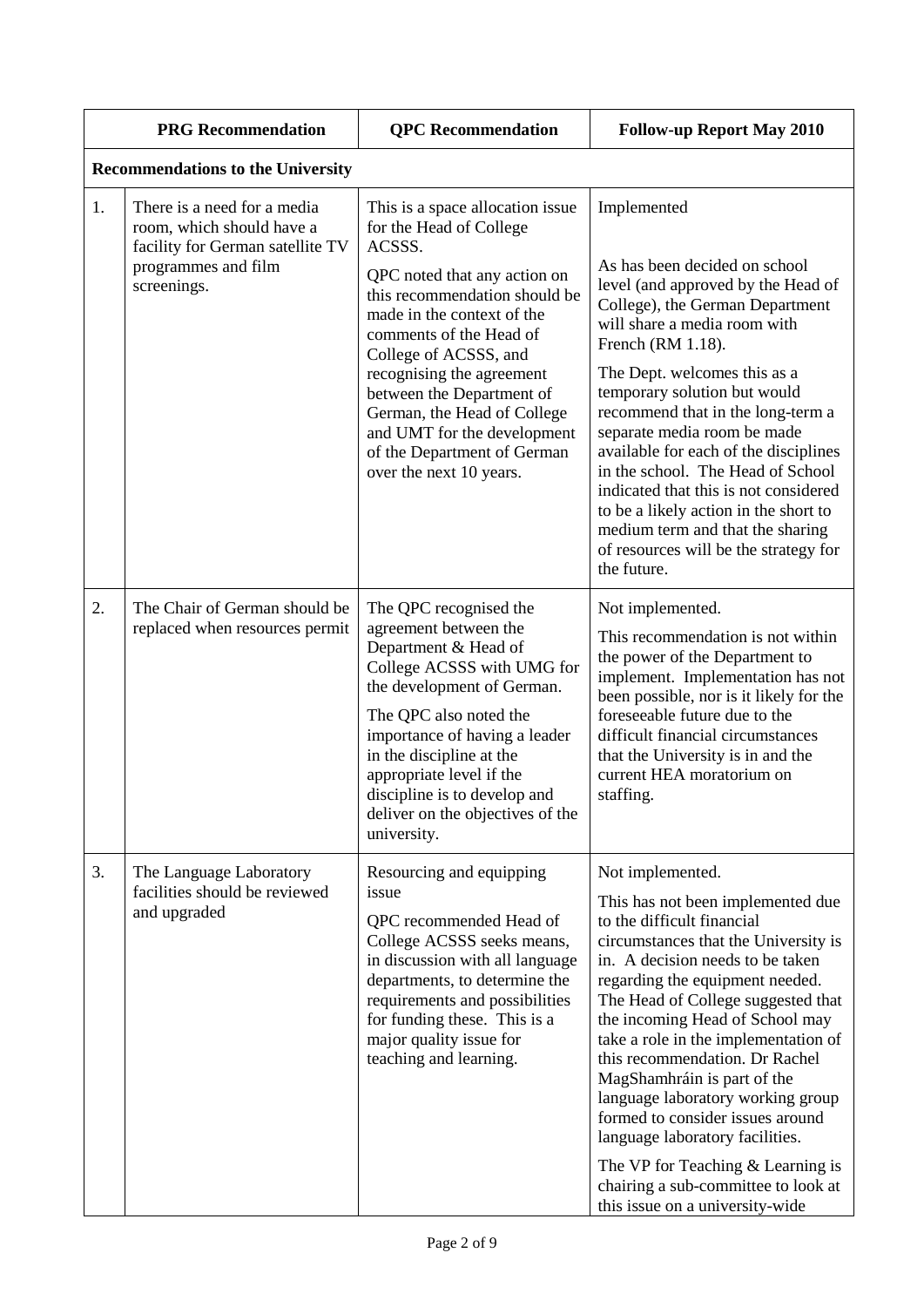|                  | <b>PRG Recommendation</b>                                                                                                                                                                        | <b>OPC</b> Recommendation                                                                                                                                                                                                                                                                                                                                                    | <b>Follow-up Report May 2010</b>                                                                                                                                                                                                                                                                                                                                                                                                                                                                                                                       |
|------------------|--------------------------------------------------------------------------------------------------------------------------------------------------------------------------------------------------|------------------------------------------------------------------------------------------------------------------------------------------------------------------------------------------------------------------------------------------------------------------------------------------------------------------------------------------------------------------------------|--------------------------------------------------------------------------------------------------------------------------------------------------------------------------------------------------------------------------------------------------------------------------------------------------------------------------------------------------------------------------------------------------------------------------------------------------------------------------------------------------------------------------------------------------------|
|                  |                                                                                                                                                                                                  |                                                                                                                                                                                                                                                                                                                                                                              | basis. Dr Ryan will write to the VP<br>T&L to request an update for the<br>Department and for Governing<br>Body.                                                                                                                                                                                                                                                                                                                                                                                                                                       |
|                  |                                                                                                                                                                                                  |                                                                                                                                                                                                                                                                                                                                                                              | The VP T&L confirmed that no<br>progress had been made and that<br>the issue was not being actively<br>considered.                                                                                                                                                                                                                                                                                                                                                                                                                                     |
| $\overline{4}$ . | That there is a review and re-<br>evaluation of the role of the<br>College Language Teachers in<br>the University with particular<br>reference to career<br>development and retention            | QPC noted that a report on this<br>has been prepared by the Head<br>of College ACSSS and sent to<br>the Registrar. This is an<br>ongoing issue which is being<br>dealt with at the appropriate<br>level in the University.                                                                                                                                                   | Not implemented.<br>This is not within the authority of<br>the Department or of the University<br>to implement. UCC cannot change<br>the terms and conditions under<br>which people are employed in the<br>university unless an agreement is<br>reached nationally.<br>It was noted that the terms and<br>conditions of the CLTs remain an<br>ongoing issue for morale.<br>It was noted that there is no<br>difficulty with retention and that the<br>employment contracts provide full<br>security to the CLTs, as for all<br>permanent staff of UCC. |
| 5.               | The University should look<br>closely at the criteria applied to<br>the research status of<br>Humanities departments in<br>general.                                                              | Endorsed<br>This is already underway and<br>the Research Quality Review<br>planned for 08/09 and for<br>which preparations are already<br>underway will provide<br>significant evidence of<br>appropriate measures of<br>research activity.<br>Academic Council has agreed<br>metrics which will also help<br>inform the criteria and metrics<br>for humanities disciplines. | Implemented.<br>The recent Research Quality<br>Review (2008/09) provided<br>significant evidence of appropriate<br>measures of research activity, as<br>proposed by the AC. See details of<br><b>Research Quality Review Report</b><br>plan already submitted.<br>The department has compiled a list<br>of the most prestigious journals<br>relevant to the areas of research<br>being conducted and will focus<br>energies on ensuring publications in<br>these journals as part of the<br>strategic direction of the<br>Department.                  |
| 6.               | The University should consider<br>changing the name of the<br>degree in Language and<br><b>Cultural Studies to BA</b><br>International, a degree course<br>with a built-in Third Year<br>abroad. | QPC recommended that this is<br>examined by College ACSSS                                                                                                                                                                                                                                                                                                                    | Active<br>This is an issue for the School of<br>Languages, Literatures & Cultures<br>to consider when it is fully<br>established. This point does not<br>only concern the department and<br>thus needs to be dealt with on<br>school/college/university level.                                                                                                                                                                                                                                                                                         |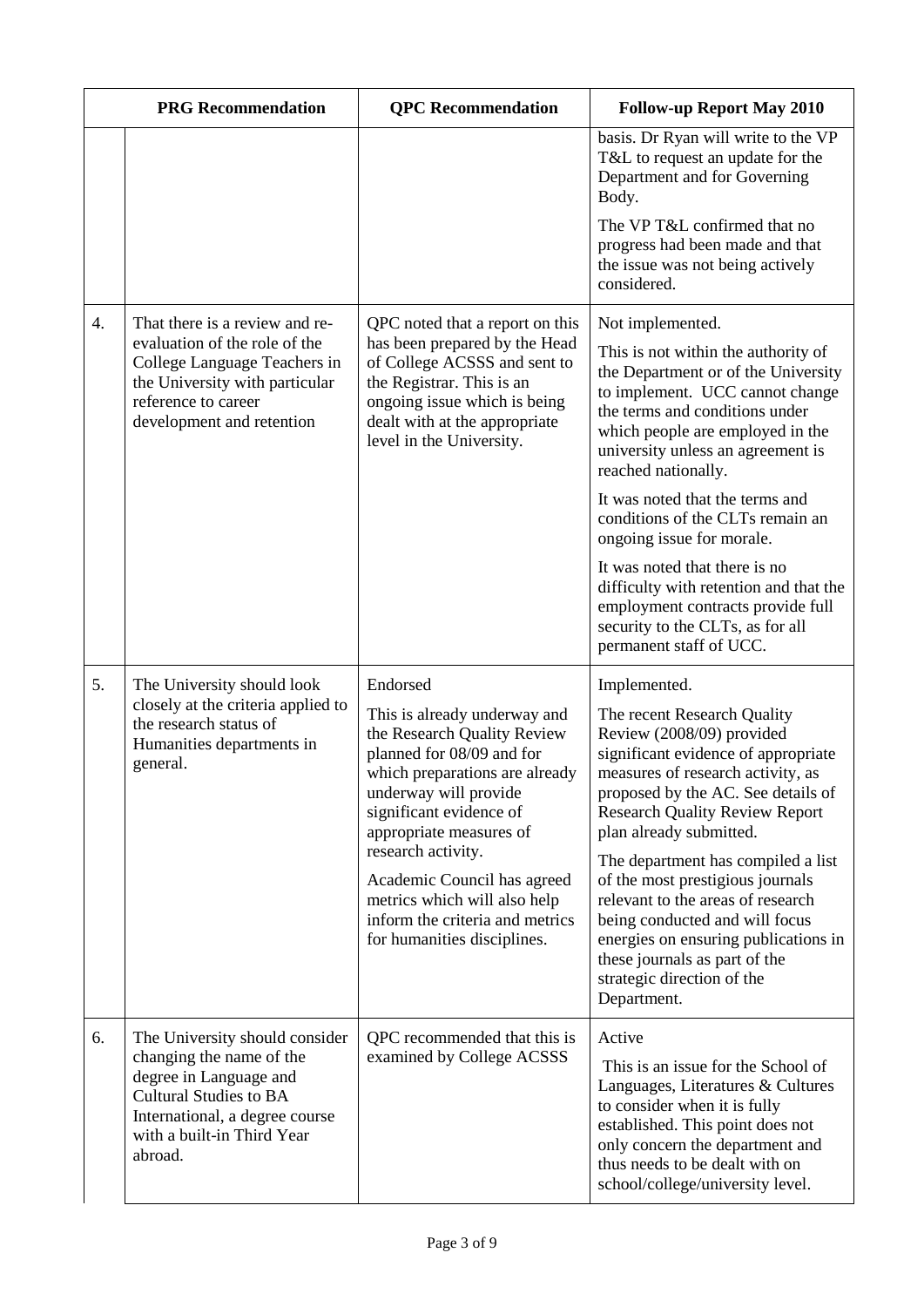|    | <b>PRG</b> Recommendation                                                                                                                                                                                                                                                                                                                                                                                                                                                                                                                                                            | <b>QPC</b> Recommendation                                                                                                                                                                                                                                                                                                                                                                                                                                                                                                                                                                                                                                                          | <b>Follow-up Report May 2010</b>                                                                                                                                                                                                                                                                                                                                                                                                                                                                                                                                                                                                                                                                                                                    |
|----|--------------------------------------------------------------------------------------------------------------------------------------------------------------------------------------------------------------------------------------------------------------------------------------------------------------------------------------------------------------------------------------------------------------------------------------------------------------------------------------------------------------------------------------------------------------------------------------|------------------------------------------------------------------------------------------------------------------------------------------------------------------------------------------------------------------------------------------------------------------------------------------------------------------------------------------------------------------------------------------------------------------------------------------------------------------------------------------------------------------------------------------------------------------------------------------------------------------------------------------------------------------------------------|-----------------------------------------------------------------------------------------------------------------------------------------------------------------------------------------------------------------------------------------------------------------------------------------------------------------------------------------------------------------------------------------------------------------------------------------------------------------------------------------------------------------------------------------------------------------------------------------------------------------------------------------------------------------------------------------------------------------------------------------------------|
|    |                                                                                                                                                                                                                                                                                                                                                                                                                                                                                                                                                                                      |                                                                                                                                                                                                                                                                                                                                                                                                                                                                                                                                                                                                                                                                                    | (Just to note: The original<br>suggestion made in the Quality<br>Review may have been based on a<br>misunderstanding of UCC<br>structures concerning the BA / LCS<br>degree)                                                                                                                                                                                                                                                                                                                                                                                                                                                                                                                                                                        |
|    | <b>Recommendations to the Department</b>                                                                                                                                                                                                                                                                                                                                                                                                                                                                                                                                             |                                                                                                                                                                                                                                                                                                                                                                                                                                                                                                                                                                                                                                                                                    |                                                                                                                                                                                                                                                                                                                                                                                                                                                                                                                                                                                                                                                                                                                                                     |
| 7. | <b>Strategic Plan</b>                                                                                                                                                                                                                                                                                                                                                                                                                                                                                                                                                                |                                                                                                                                                                                                                                                                                                                                                                                                                                                                                                                                                                                                                                                                                    |                                                                                                                                                                                                                                                                                                                                                                                                                                                                                                                                                                                                                                                                                                                                                     |
|    | The Department should<br>develop a clear strategic plan,<br>including reference to:<br>'Schoolification'<br>The identity of the<br>$\overline{\phantom{a}}$<br>Department (e.g. the tension<br>between applied (i.e.<br>language, commerce) and<br>academic (i.e. literature,<br>critical analysis).<br>Funding opportunities<br>$\overline{\phantom{a}}$<br>Space needs and<br>$\overline{\phantom{a}}$<br>requirements<br>Staffing<br>$\overline{\phantom{a}}$<br>Identification of research<br>$\overline{\phantom{a}}$<br>areas that are attractive to<br>postgraduate students. | Strongly endorsed the<br>recommendation that the<br>Department should integrate<br>its strategic plan with that of<br>the University taking<br>cognisance of the development<br>of a School of Languages and<br>the role of German within that<br>School.<br>QPC welcomed the detailed<br>and positive response of<br>Department to engage with<br>process of strategic planning<br>and noted the need to ensure<br>that the strategic plan is in line<br>with the University strategic<br>plan when it is published.<br>QPC noted the need to make<br>the new appointments in the<br>context of the plan, rather than<br>making the appointments and<br>then developing the plan. | Implemented<br>The Department have completed<br>their Strategic Plan and are actively<br>working on implementation of the<br>objectives contained in the plan.<br>For example, the Department are<br>currently in negotiations with<br>Professor Dermot Keogh to develop<br>European Jewish culture and<br>history studies within the<br>department. It is envisaged that a<br>conference on European Jewish<br>culture and history will take place<br>in 2010 followed by a lecture<br>series. The next step will be to<br>develop a centre and an MA<br>programme.<br>Funding remains an issue but the<br>Department is focused on future<br>plans and confident in their ability<br>to attract funding.<br>Further details available on request. |
| 6. | <b>Staffing</b>                                                                                                                                                                                                                                                                                                                                                                                                                                                                                                                                                                      |                                                                                                                                                                                                                                                                                                                                                                                                                                                                                                                                                                                                                                                                                    |                                                                                                                                                                                                                                                                                                                                                                                                                                                                                                                                                                                                                                                                                                                                                     |
|    | The Department should build<br>its team around its strategy and<br>recruit the two new permanent<br>staff accordingly.                                                                                                                                                                                                                                                                                                                                                                                                                                                               | Endorsed.<br>The Head of College ACSSS<br>confirmed that one of the posts<br>will be in the area of<br>Commerce and German.                                                                                                                                                                                                                                                                                                                                                                                                                                                                                                                                                        | Implemented.<br>Two additional lecturers have been<br>appointed since the review.                                                                                                                                                                                                                                                                                                                                                                                                                                                                                                                                                                                                                                                                   |
| 7. | <b>Teaching Provision</b>                                                                                                                                                                                                                                                                                                                                                                                                                                                                                                                                                            |                                                                                                                                                                                                                                                                                                                                                                                                                                                                                                                                                                                                                                                                                    |                                                                                                                                                                                                                                                                                                                                                                                                                                                                                                                                                                                                                                                                                                                                                     |
|    | The German Department<br>should develop modules that<br>meet the needs of Commerce<br>students more closely in<br>acquiring business German and<br>developing a knowledge of the<br>German business environment.                                                                                                                                                                                                                                                                                                                                                                     | Strongly endorsed.<br>QPC noted and welcomed the<br>positive response of the<br>Department and the<br>willingness to consider ways<br>to achieve the aim of this                                                                                                                                                                                                                                                                                                                                                                                                                                                                                                                   | Implemented [and ongoing].<br>New modules have been introduced<br>which are of immediate relevance<br>to Commerce students.                                                                                                                                                                                                                                                                                                                                                                                                                                                                                                                                                                                                                         |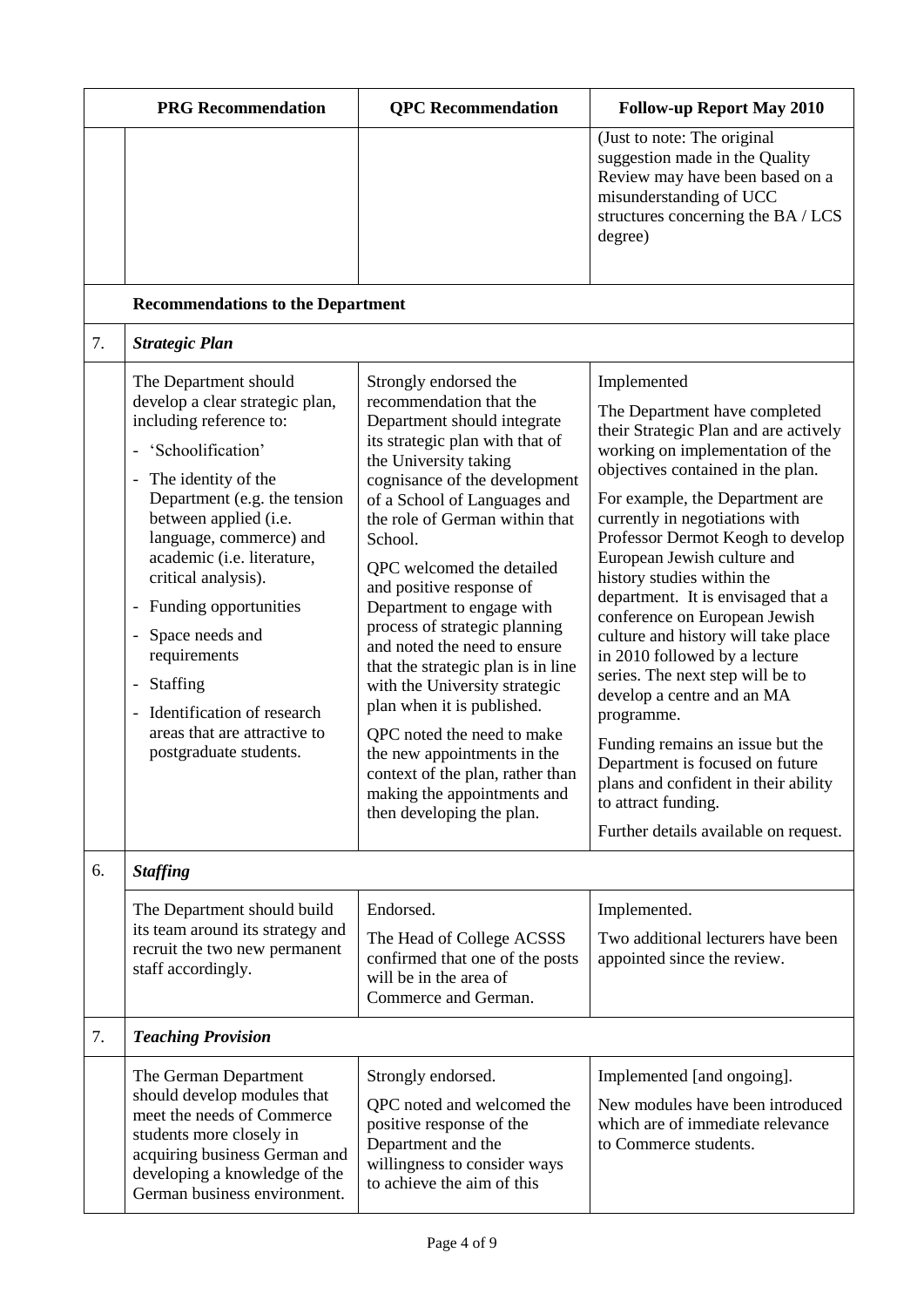| <b>PRG</b> Recommendation                                                                                                                                                                                                                                                                                                                                 | <b>QPC</b> Recommendation                                                                                                                                                                                                                     | <b>Follow-up Report May 2010</b>                                                                                                                                                                                                                                                   |
|-----------------------------------------------------------------------------------------------------------------------------------------------------------------------------------------------------------------------------------------------------------------------------------------------------------------------------------------------------------|-----------------------------------------------------------------------------------------------------------------------------------------------------------------------------------------------------------------------------------------------|------------------------------------------------------------------------------------------------------------------------------------------------------------------------------------------------------------------------------------------------------------------------------------|
|                                                                                                                                                                                                                                                                                                                                                           | recommendation.<br>QPC recommended that the<br>Department also engages with<br>the College of BL in this<br>regard                                                                                                                            |                                                                                                                                                                                                                                                                                    |
| In First Year BComm<br>(International with German)<br>there should be an increase in<br>language teaching contact<br>hours from three hours per<br>week to five hours per week.<br>The additional hours should be<br>used for the development of the<br>students' oral skills. One<br>contact hour should be<br>supervised in the language<br>laboratory. | Endorsed.<br>QPC noted the plans the<br>Department is putting in place<br>to implement the<br>recommendation and<br>recommended that the<br>Department includes<br>discipline-specific language in<br>its language teaching contact<br>hours. | Ongoing.<br>The Department is in negotiations<br>with the College of Business and<br>Law to discuss the requested<br>additional 2 hours for language<br>teaching.<br>(Dr Claire O'Reilly and Ms<br>Siobhan Mortell, BComm<br>International Coordinators).                          |
| The Department should<br>develop a clear policy on<br>teaching through the target<br>language.                                                                                                                                                                                                                                                            | Endorsed.<br>The QPC would welcome<br>details of the policy referred to<br>in the departmental response<br>and requested that it be<br>appended to the quality<br>improvement plan when<br>developed.                                         | Implemented.                                                                                                                                                                                                                                                                       |
| The Department should find<br>ways to increase student<br>fulltime equivalents by<br>extending the provision of<br>popular modules to other<br>students (e.g. Holocaust<br>Studies).                                                                                                                                                                      | Endorsed.                                                                                                                                                                                                                                     | Implemented.<br>The Department has initiated a<br>number of new modules this current<br>year and has opened Holocaust<br>modules to all German students.<br>Curriculum innovation is also a<br>focus of the Department with<br>modules in Berlin studies<br>implemented this year. |
| The Department should<br>consider making the newly<br>designed MA programme in<br>German Studies accessible to<br>evening students.                                                                                                                                                                                                                       | Endorsed.<br>QPC welcomed the<br>commitment of the<br>Department to implementation<br>when students are accepted<br>into the MA.                                                                                                              | Implemented.<br>Staff in the Department of German<br>now teach at weekends and<br>evenings to accommodate MA<br>students' needs. Staff have shown<br>immense flexibility to implement<br>this recommendation.                                                                      |
| The Department should utilise<br>the Erasmus mechanisms to<br>ensure that all students go<br>abroad.                                                                                                                                                                                                                                                      | Endorsed                                                                                                                                                                                                                                      | Implemented<br>Apart from a small handful of<br>students, almost all students spend<br>one year abroad and receive<br>funding from various sources<br>including DAAD funding and<br>Erasmus and Comenius funds. The                                                                |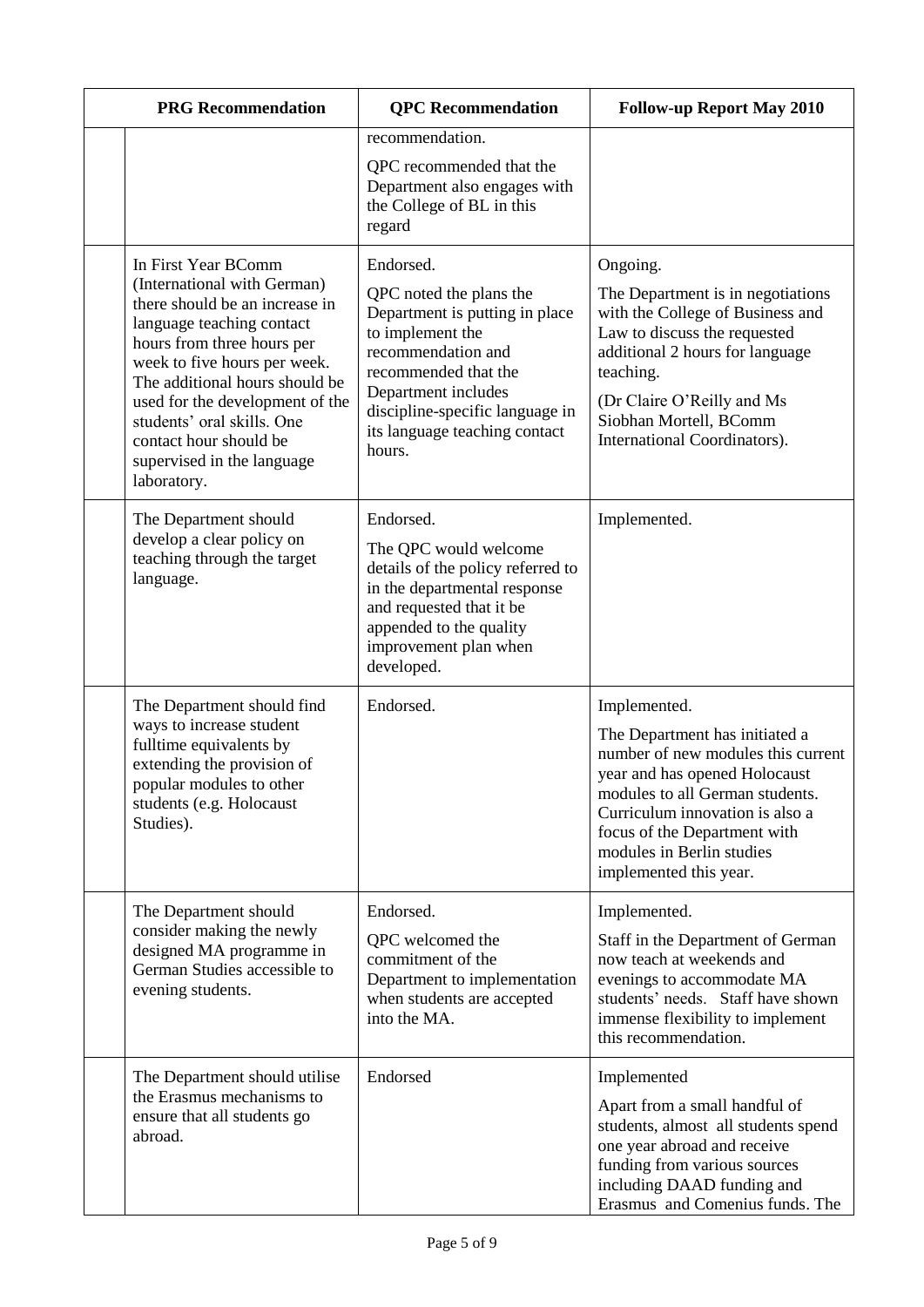|    | <b>PRG</b> Recommendation                                                                                                                                                                                                                                                                                                    | <b>QPC</b> Recommendation                                                                                                                                              | <b>Follow-up Report May 2010</b>                                                                                                                                                                                                                                                                              |
|----|------------------------------------------------------------------------------------------------------------------------------------------------------------------------------------------------------------------------------------------------------------------------------------------------------------------------------|------------------------------------------------------------------------------------------------------------------------------------------------------------------------|---------------------------------------------------------------------------------------------------------------------------------------------------------------------------------------------------------------------------------------------------------------------------------------------------------------|
|    |                                                                                                                                                                                                                                                                                                                              |                                                                                                                                                                        | Department has a good network of<br>partner universities and a further<br>cooperation, with the Herder-<br>Institute Leipzig, has been initiated<br>recently.                                                                                                                                                 |
|    |                                                                                                                                                                                                                                                                                                                              |                                                                                                                                                                        | The Department aims to continue<br>this strategy of affording all<br>students, where possible, the<br>opportunity for a year abroad in<br>Germany as part of their studies.                                                                                                                                   |
|    | The Department should ensure                                                                                                                                                                                                                                                                                                 | Endorsed                                                                                                                                                               | Implemented                                                                                                                                                                                                                                                                                                   |
|    | that students are aware of<br>library facilities and take part<br>in library tours at the beginning<br>of their courses.                                                                                                                                                                                                     | The QPC noted the response<br>from the Department (the<br>Department has a clear policy<br>in this regard as stated under<br>Library in Handbook pages<br>$27 - 30$ ). | The Department has a clear policy<br>in this regard as stated under<br>Library in the departmental<br>Handbook. This has been re-<br>emphasised again to students.                                                                                                                                            |
|    | The Department should review                                                                                                                                                                                                                                                                                                 | Endorsed                                                                                                                                                               | Under active consideration                                                                                                                                                                                                                                                                                    |
|    | its H Dip programme and<br>ensure the quality of the<br>structure and of the teaching of<br>the programme.                                                                                                                                                                                                                   |                                                                                                                                                                        | The H Dip in Arts is a school issue<br>and the Department looks forward<br>to discussing this at School<br>Council. Discussions have been<br>initiated by Dr Claire O'Reilly as<br>Chair of the School Teaching and<br>Learning Committee.                                                                    |
| 8. | <b>Collaborative Work</b>                                                                                                                                                                                                                                                                                                    |                                                                                                                                                                        |                                                                                                                                                                                                                                                                                                               |
|    | That the Department, in                                                                                                                                                                                                                                                                                                      | Endorsed in the context of the                                                                                                                                         | Implemented [and ongoing]                                                                                                                                                                                                                                                                                     |
|    | developing its future strategy,<br>continues to actively pursue<br>links with larger, student full-<br>time equivalent-rich<br>departments/schools in UCC in<br>order to extend their range of<br>interdisciplinary modules and<br>in so doing increase the student<br>full-time equivalent allocation<br>to the Department. | strategic needs of the<br>university. Only viable<br>modules should be considered.                                                                                     | Several new and existing<br>postgraduate modules have been<br>opened to Film Studies,<br>Philosophy, Comparative Literature<br>and Translation. The School<br>Teaching and Learning Committee,<br>chaired by Dr. Claire O'Reilly, will<br>be examining areas for further<br>collaboration across disciplines. |
|    |                                                                                                                                                                                                                                                                                                                              |                                                                                                                                                                        | A new interdisciplinary MA<br>programme for Comparative<br>Literature has been developed by<br>Dr. Fiona Cox, Department of<br>French and Dr Gert Hofmann,<br>Department of German ('on the<br>books'), due to commence in<br>October 2010.                                                                   |
|    | Department should forge<br>tighter bonds with the                                                                                                                                                                                                                                                                            | Endorsed                                                                                                                                                               | Implemented [and ongoing]<br>The Department has developed a                                                                                                                                                                                                                                                   |
|    | secondary schools in the area.                                                                                                                                                                                                                                                                                               |                                                                                                                                                                        | multifaceted, pro-active policy                                                                                                                                                                                                                                                                               |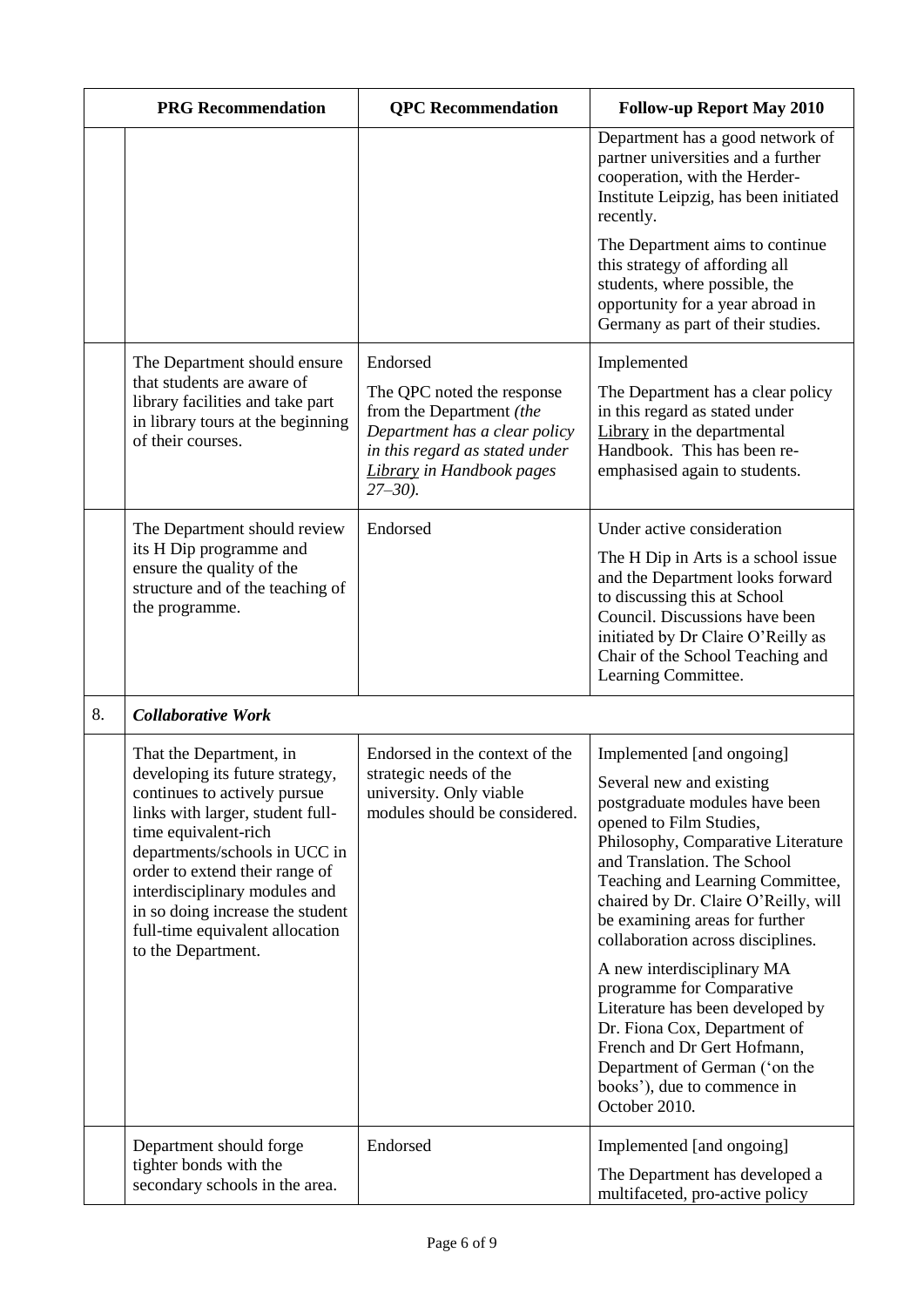| <b>PRG</b> Recommendation                                                                                                                                                                                                                                                                      | <b>QPC</b> Recommendation                                                                                                                        | <b>Follow-up Report May 2010</b>                                                                                                                                                                                                                                                                                                                                                                                                                                                                                    |
|------------------------------------------------------------------------------------------------------------------------------------------------------------------------------------------------------------------------------------------------------------------------------------------------|--------------------------------------------------------------------------------------------------------------------------------------------------|---------------------------------------------------------------------------------------------------------------------------------------------------------------------------------------------------------------------------------------------------------------------------------------------------------------------------------------------------------------------------------------------------------------------------------------------------------------------------------------------------------------------|
|                                                                                                                                                                                                                                                                                                |                                                                                                                                                  | involving a number of staff. The<br>Funding from Ionad Bairre has<br>contributed significantly to<br>developing the Berlin project and<br>involves school visits by our<br>students to local secondary schools<br>(built in as an element in the<br>module). In relation to its strategic<br>Berlin-Focus the Department has<br>also successfully run a series of<br>short courses on Berlin City as part<br>of UCCs Adult Education<br>Programme.                                                                  |
|                                                                                                                                                                                                                                                                                                |                                                                                                                                                  | We, as a discipline within the<br>school, are spearheading the contact<br>with local schools both at primary<br>and at secondary levels. Two staff<br>members are active within the state<br>funded-Modern Language Primary<br>Schools Initiative (MLPSI, Dr<br>C.O'Reilly is Department of<br>German liaison). We have hosted<br>visits from schools in connection<br>with Christmas and Easter events.<br>Recent visits to schools include<br>schools in Midleton, Youghal,<br>Crosshaven, Ballincollig and Cobh. |
|                                                                                                                                                                                                                                                                                                |                                                                                                                                                  | Further, it is departmental policy to<br>follow up with students who<br>attended the Open Day. E.g.<br>Siobhan Mortell went to Youghal to<br>talk to students who came to the<br>Spring Open Day and expressed an<br>interest in German.<br>In addition to the above, further<br>plans are underway to increase the<br>contact with feeder schools in the<br>form of competitions, Open Days<br>etc.                                                                                                                |
| In the context of the new<br>appointments at Lecturer level,<br>the Department should<br>seriously consider including<br>representatives on the<br>interview panel from<br>stakeholders with an interest in<br>the applied side of the<br>Department's activities such as<br>Commerce and Law. | Endorsed in principle but<br>noted that, in this case, the<br>interview Board has already<br>been established and approved<br>by Academic Board. | Not Applicable. Posts are now<br>filled                                                                                                                                                                                                                                                                                                                                                                                                                                                                             |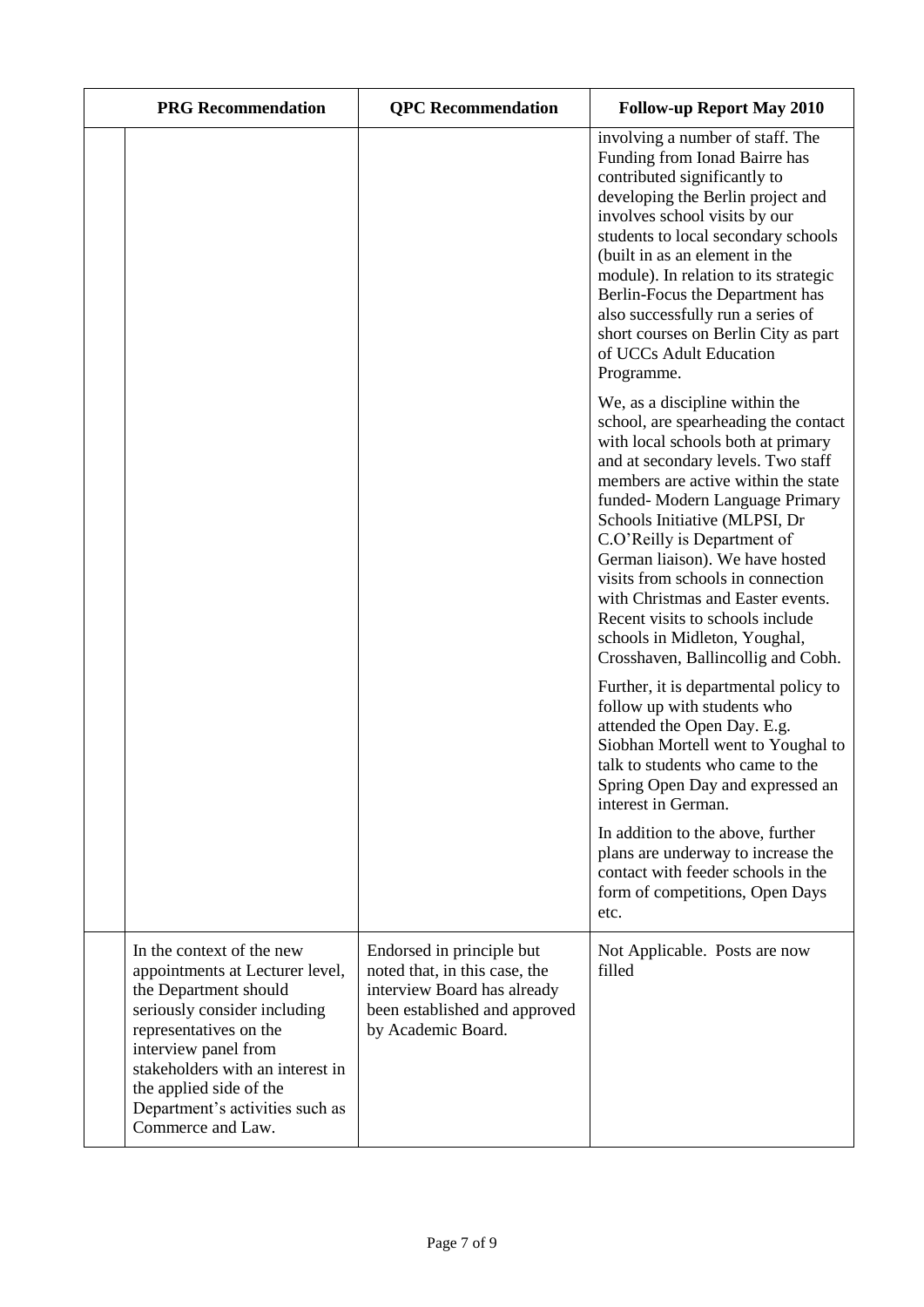|    | <b>PRG</b> Recommendation                                                                                                                                                                                        | <b>QPC</b> Recommendation                                                                                                                                                                                                                                                                                                                                                                                                               | <b>Follow-up Report May 2010</b>                                                                                                                                                                                                                                                                                                                                                                                                                                                                                                            |
|----|------------------------------------------------------------------------------------------------------------------------------------------------------------------------------------------------------------------|-----------------------------------------------------------------------------------------------------------------------------------------------------------------------------------------------------------------------------------------------------------------------------------------------------------------------------------------------------------------------------------------------------------------------------------------|---------------------------------------------------------------------------------------------------------------------------------------------------------------------------------------------------------------------------------------------------------------------------------------------------------------------------------------------------------------------------------------------------------------------------------------------------------------------------------------------------------------------------------------------|
|    | The Department should<br>actively consider the formation<br>of an interdisciplinary centre<br>for literary and media research<br>which might attract research<br>funding and appeal to<br>postgraduate students. | Endorsed consideration of this<br>at a School and College level.                                                                                                                                                                                                                                                                                                                                                                        | Implemented and ongoing<br>Dr. Fiona Cox is chairing the<br>School's Research Committee and<br>will bundle ideas for future bids.<br>The Departmental Research<br>Officer, Dr. Gert Hofmann, has<br>liaised with her already.                                                                                                                                                                                                                                                                                                               |
|    | That the Department consider<br>the further expansion of their<br>outreach activities to include<br>other national and international<br>institutions.                                                            | Endorsed.<br>Recommended that<br>implementation of this<br>recommendation must not be<br>at the expense of core<br>departmental activities.<br>Recommended that<br>collaboration in first instance<br>should be with other<br>Departments of German<br>nationally to determine what<br>areas are lacking at a national<br>level and to ensure coverage of<br>the discipline to an excellent<br>standard within the whole of<br>Ireland. | Implemented and ongoing<br>The Department is very active in<br>this field. The Department<br>organised a nationwide conference<br>(Oct. 2009) for third level teachers<br>of German. The Department has a<br>member of the Department on the<br>board of ATLTGI and two very<br>active members on the board of<br><b>Business German in Ireland.</b><br>There are numerous further<br>examples here [a full list of all our<br>national and international activities<br>can be obtained from the<br>Department of German's<br>Sekretariat]. |
| 9. | <b>Funding</b>                                                                                                                                                                                                   | within the context of the School and College's strategies.                                                                                                                                                                                                                                                                                                                                                                              | All of the following recommendations were endorsed subject to being                                                                                                                                                                                                                                                                                                                                                                                                                                                                         |
|    | That staff apply for external<br>research funding and seek the<br>support of the Research Office<br>in doing so.                                                                                                 | Endorsed                                                                                                                                                                                                                                                                                                                                                                                                                                | Implemented and ongoing<br>The College of ACSSS has<br>established its own research office<br>and is in process of staffing it. The<br>VP for Research Office has also<br>designated someone with<br>responsibility for Arts and<br>Humanities. The Head of<br>Department has met with the<br>research representative in the<br>CACSSS to discuss the next round<br>of PRTLI.                                                                                                                                                               |
|    | That the Department should<br>seek research funding for<br>library acquisition funds.                                                                                                                            | Endorsed.                                                                                                                                                                                                                                                                                                                                                                                                                               | Implemented and ongoing<br>The Department intends to contact<br>'Pro Helvetia' – the Swiss<br>academic/cultural exchange service<br>- in order to seek funding for<br>library acquisition funds.                                                                                                                                                                                                                                                                                                                                            |
|    | That the Department pursue<br>funding options for national<br>and international students as<br>outlined in the body of the text                                                                                  | Endorsed                                                                                                                                                                                                                                                                                                                                                                                                                                | Implemented and ongoing<br>The Department currently has an<br>intern from the Herder Institute                                                                                                                                                                                                                                                                                                                                                                                                                                              |